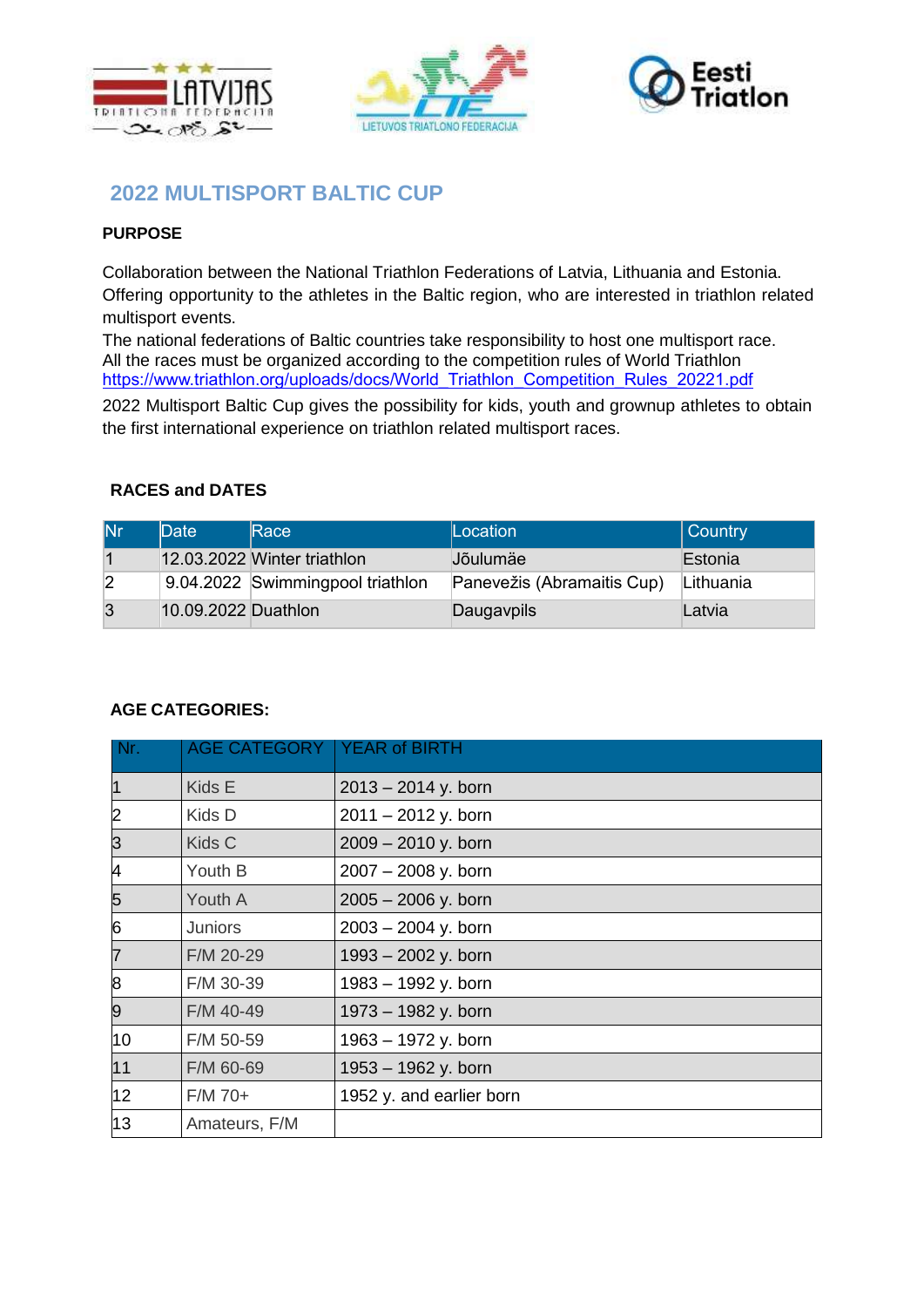





# **DISTANCES**

#### **Winter triathlon**

| Kids E, D, C                            | $1 + 3 + 1.5$ |
|-----------------------------------------|---------------|
| Youth B and A, Amateurs, $F/M$ 50 - 70+ | $3+6+3$       |
| Juniors and F/M 20 - 49                 | $6 + 12 + 9$  |

## **Swimmingpool triathlon**

| Kids E, D, C                            | $  0, 2 + 5 + 1  $  |
|-----------------------------------------|---------------------|
| Youth B and A, Amateurs, $F/M$ 50 - 70+ | $  0,4 + 10 + 2,5$  |
| Juniors and F/M 20 - 49                 | $  0.75 + 20 + 5  $ |

### **Duathlon**

| Kids E, D, C                          | $1,5+5+1$        |
|---------------------------------------|------------------|
| Youth B and A, Amateurs, F/M 50 - 70+ | $2,5 + 10 + 1,5$ |
| Juniors and F/M 20 - 49               | $5 + 20 + 2.5$   |

## **SUMMARY**

The ranking of 2022 Multisport Baltic Cup in all age groups is determined by summing up the points obtained at all three ( 3 ) races. The minimum number of races to be accounted is two (2).

If two athletes score the same results, the result of the final race is decisive. If it does not make

difference, we count the first places, the second places etc.

Final race (Daugavpils) points coefficient is 1,5.

| <b>Place</b>  | <b>Points</b> | <b>Points in final race</b> |
|---------------|---------------|-----------------------------|
|               | 50            | 75                          |
| $\mathcal{P}$ | 42            | 63                          |
| 3             | 36            | 54                          |
|               | 32            | 48                          |
| 5             | 30            | 45                          |
| 6             | 28            | 42                          |
|               | 26            | 39                          |
| 8             | 24            | 36                          |
| 9             | 22            | 33                          |